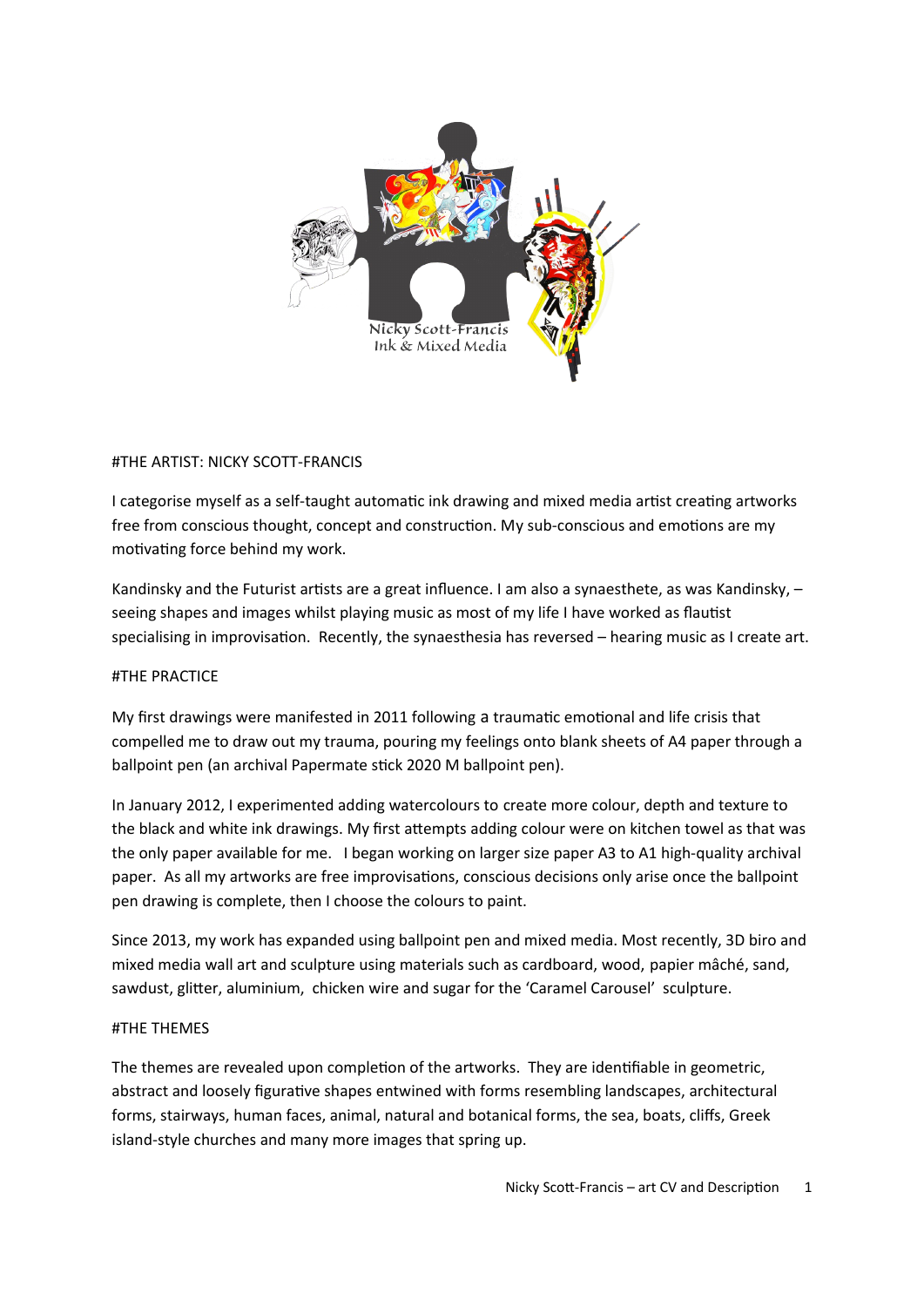## ART EXHIBITIONS:

# *2013*

- *The Dugout Festival of Women's Art,* March 2013 Hoxton Arches Gallery, London. Exhibited 4 biro and watercolour artworks.
- *Dron Festival,* 100 Years Gallery, London. Film screening – 'A tribute to Kandinsky : Yellow, Red, Blue'. Abstract art animation film + solo flute improvisation.
- *'Jill Rock White Out Festival'*, 100 Years Gallery, London. Exhibited sugar sculpture. Film screening - 'A tribute to Kandinsky : 'Yellow, Red, Blue'. Abstract art animation film + solo flute improvisation.
- *Magik*, December 2013 Brighton and Hove Open Artists' Studios. Jo Wonder Group Exhibition. Exhibited biro and watercolour artwork 'Autumn Colours'.

### *2014*

- *The Library of Obscure Wonders*. February 2014 100 Years Gallery, London. Jo Roberts group show. Exhibited cardboard sculpture 'Jigsaw'
- *'Wrenches, Trenches, Stenches'* – Touring exhibition commemorating World War 1. Group public art exhibition of 7 women artists. Created 3 mixed media installations. Venues: Nunhead, Kensal Rise, Tower Hamlets, West Brompton, Ladywell, West Norwood Cemeteries.

#### *2015*

'*ANZAC' In Spirit. Diggers of Gallipoli* 

*–* Touring exhibition commemorating World War 1.

Created 3 mixed media installations for group public art exhibition of 7 women artists commemorating the World War 1 Gallipoli Campaign and ANZAC Day. Venues: Nunhead, Kensal Rise, Tower Hamlets, West Brompton, Ladywell, West Norwood Cemeteries. Coal House Fort, Grays, Essex. Centre of Silence - St Margaret's Church, Blackheath.

#### *2016*

*Animals in Service: World War I*

*–* Touring exhibition commemorating World War 1. Created 3 photography, aluminium. chicken wire mixed media installations or group public art exhibition of 7 women artists on the theme of pigeons and songbirds. Venues: Nunhead, Kensal Rise, Tower Hamlets, West Brompton, Ladywell, West Norwood Cemeteries. Photographs, aluminium,.

- *Esssex Summer of Art : Thurrock Sculpture Trail* Barnard's Farm Sculpture Park. Exhibited 2 bird nest tree sculptures. Mixed media: ink, watercolour on canvas, wood, string, wire, netting, feather.
- *Dark. Festival of the Unseen 100 Years Gallery, London* Exhibited artwork – 'Clean Me' - ballpoint pen, watercolour, sand, glitter.